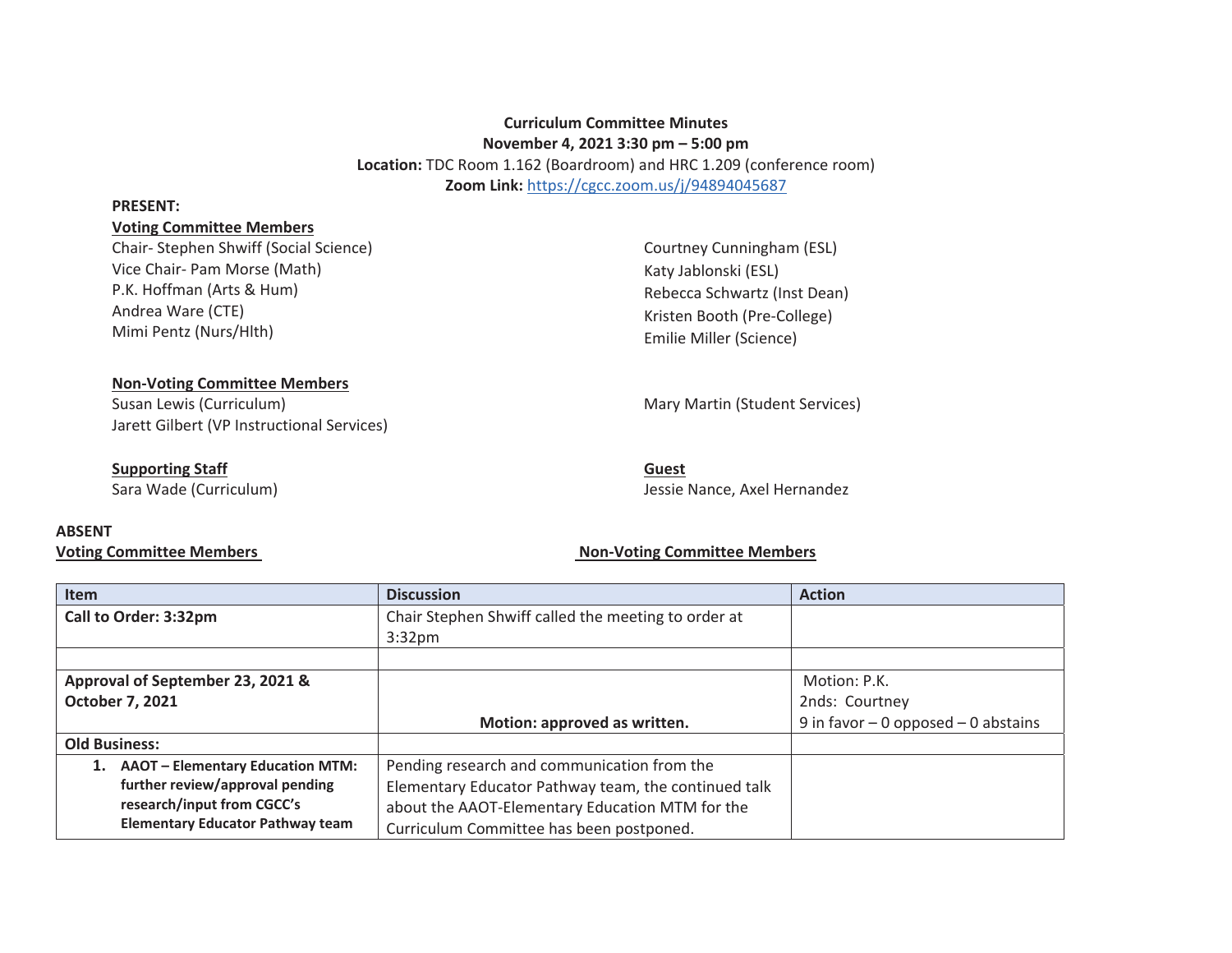| Katy Jablonski                                                                                                                                                                                                                                                                                                                                                                                                                                                                                                                                                                                                                                                                                                                                                                                                                                                                                                                                                                                                                                                                                                                                                                                 |                                                                        |  |  |  |
|------------------------------------------------------------------------------------------------------------------------------------------------------------------------------------------------------------------------------------------------------------------------------------------------------------------------------------------------------------------------------------------------------------------------------------------------------------------------------------------------------------------------------------------------------------------------------------------------------------------------------------------------------------------------------------------------------------------------------------------------------------------------------------------------------------------------------------------------------------------------------------------------------------------------------------------------------------------------------------------------------------------------------------------------------------------------------------------------------------------------------------------------------------------------------------------------|------------------------------------------------------------------------|--|--|--|
| Katy explains that ENG 203 is the merging of the two<br>existing Shakespeare courses ENG 201 & ENG 202 into<br>one course. Katy also explained the goal of taking<br>students, also including Community ED students, Staff<br>and Faculty, to a field trip to Ashland, OR for the Oregon<br>Shakespeare Festival to have students experience<br>Shakespeare's plays in person.<br>Rebecca asked about the status of ENG 201 & ENG 202<br>with this new course being offered. Katy said that the<br>two previous Shakespeare course (ENG 201 & 202) will<br>be retired.<br>Stephen asked if each time the course would be offered<br>if there would be different content being taught. Katy<br>explained that the plan is to have students explore and<br>study Shakespeare's work that will be performed at the<br>Oregon Shakespeare Festival that year but the course<br>could still be taught independently without the field trip<br>to the festival.<br>P.K. asked about the liability for the college to take<br>students to the festival, and about transportation to<br>Ashland. Katy explained that that those details are still<br>being worked out and she would keep the committee | Motion: Pam<br>2nds: Andrea<br>9 in favor $-$ 0 opposed $-$ 0 abstains |  |  |  |
|                                                                                                                                                                                                                                                                                                                                                                                                                                                                                                                                                                                                                                                                                                                                                                                                                                                                                                                                                                                                                                                                                                                                                                                                |                                                                        |  |  |  |
| Motion: approve as written.                                                                                                                                                                                                                                                                                                                                                                                                                                                                                                                                                                                                                                                                                                                                                                                                                                                                                                                                                                                                                                                                                                                                                                    |                                                                        |  |  |  |
|                                                                                                                                                                                                                                                                                                                                                                                                                                                                                                                                                                                                                                                                                                                                                                                                                                                                                                                                                                                                                                                                                                                                                                                                |                                                                        |  |  |  |
|                                                                                                                                                                                                                                                                                                                                                                                                                                                                                                                                                                                                                                                                                                                                                                                                                                                                                                                                                                                                                                                                                                                                                                                                | Motion: Courtney<br>2nds: Pam                                          |  |  |  |
|                                                                                                                                                                                                                                                                                                                                                                                                                                                                                                                                                                                                                                                                                                                                                                                                                                                                                                                                                                                                                                                                                                                                                                                                | 9 in favor $-$ 0 opposed $-$ 0 abstains                                |  |  |  |
|                                                                                                                                                                                                                                                                                                                                                                                                                                                                                                                                                                                                                                                                                                                                                                                                                                                                                                                                                                                                                                                                                                                                                                                                |                                                                        |  |  |  |
|                                                                                                                                                                                                                                                                                                                                                                                                                                                                                                                                                                                                                                                                                                                                                                                                                                                                                                                                                                                                                                                                                                                                                                                                |                                                                        |  |  |  |
|                                                                                                                                                                                                                                                                                                                                                                                                                                                                                                                                                                                                                                                                                                                                                                                                                                                                                                                                                                                                                                                                                                                                                                                                |                                                                        |  |  |  |
|                                                                                                                                                                                                                                                                                                                                                                                                                                                                                                                                                                                                                                                                                                                                                                                                                                                                                                                                                                                                                                                                                                                                                                                                |                                                                        |  |  |  |
|                                                                                                                                                                                                                                                                                                                                                                                                                                                                                                                                                                                                                                                                                                                                                                                                                                                                                                                                                                                                                                                                                                                                                                                                | informed.<br>Motion: approve as written                                |  |  |  |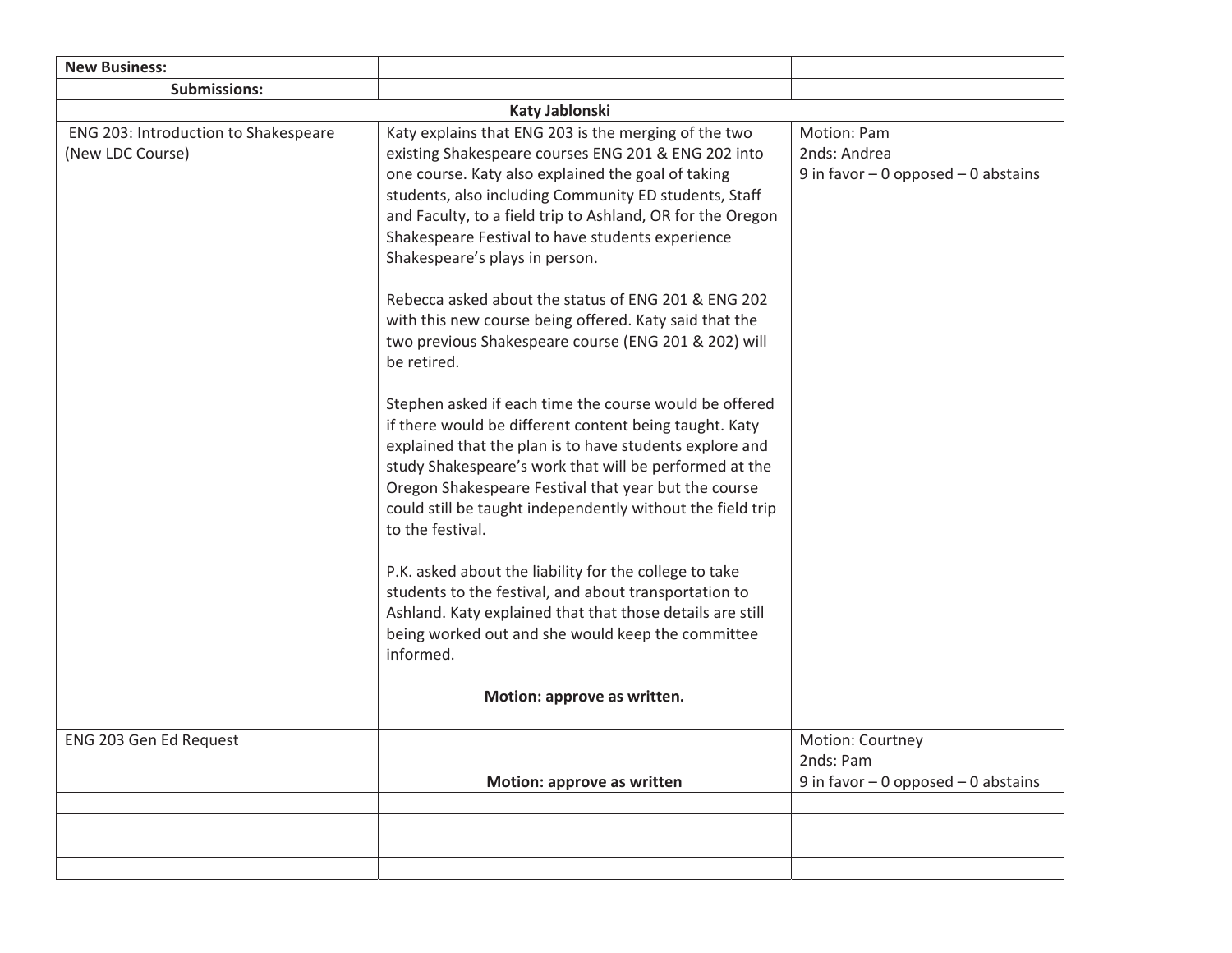| <b>Jessie Nance</b>                                                     |                                                                                                                                                                                                                                                                                                                                                                                                                                                    |                                                                           |  |  |
|-------------------------------------------------------------------------|----------------------------------------------------------------------------------------------------------------------------------------------------------------------------------------------------------------------------------------------------------------------------------------------------------------------------------------------------------------------------------------------------------------------------------------------------|---------------------------------------------------------------------------|--|--|
| WR 121: English Composition<br>(Course Revision: title, cont, text/mat) | The committee members quickly introduce themselves<br>to Jessie, and Jessie introduced herself to the<br>committee.                                                                                                                                                                                                                                                                                                                                | Motion: Courtney<br>2nds: Emilie<br>9 in favor $-0$ opposed $-0$ abstains |  |  |
|                                                                         | Jessie explains the title change from English Composition<br>to College Composition; by changing the title of the<br>course it more accurately describes the course, it fits<br>with the trends with other colleges in the state with<br>updating the title with something different than English<br>in the title, and reflects a college level of writing and<br>allows student to have more expression in their writing<br>and in the classroom. |                                                                           |  |  |
|                                                                         | Rebecca asks for clarification on why the content and<br>materials are also up for change. Jessie said that she was<br>just adding in more detail for the course. Susan also<br>explains that any course submission that is not up to<br>date for the current requirements as in having the<br>content listed by outcomes and having information in                                                                                                |                                                                           |  |  |
|                                                                         | the text/material box has to do so when submitting a<br>revision.                                                                                                                                                                                                                                                                                                                                                                                  |                                                                           |  |  |
|                                                                         | Motion: approve as written.                                                                                                                                                                                                                                                                                                                                                                                                                        |                                                                           |  |  |
|                                                                         | ** With a note that Jessie will complete the Content #5<br>and resend it to Susan. This change doesn't have to be<br>reviewed by the Curriculum Committee.                                                                                                                                                                                                                                                                                         |                                                                           |  |  |
| <b>Committee Action:</b>                                                |                                                                                                                                                                                                                                                                                                                                                                                                                                                    |                                                                           |  |  |
| 1. Associates of Arts Transfer (AAT)-<br>English Literature (New MTM)   | A committee discussion on the New Associates of Arts<br>Transfer (AAT)-English Literature (New MTM) that will<br>be coming across the committee's table later this year.                                                                                                                                                                                                                                                                           |                                                                           |  |  |
|                                                                         | Susan gives an explanation of the new Associates of Arts<br>Transfer (AAT)- English Literature MTM. CGCC doesn't<br>currently have an English Literature transfer pathway, so<br>this will new to the college.                                                                                                                                                                                                                                     |                                                                           |  |  |
|                                                                         | Rebecca explains what her and Leigh discussed about<br>the AAT MTM. Steps include looking at what other<br>institutions offer for this MTM to see if we need to add a                                                                                                                                                                                                                                                                              |                                                                           |  |  |